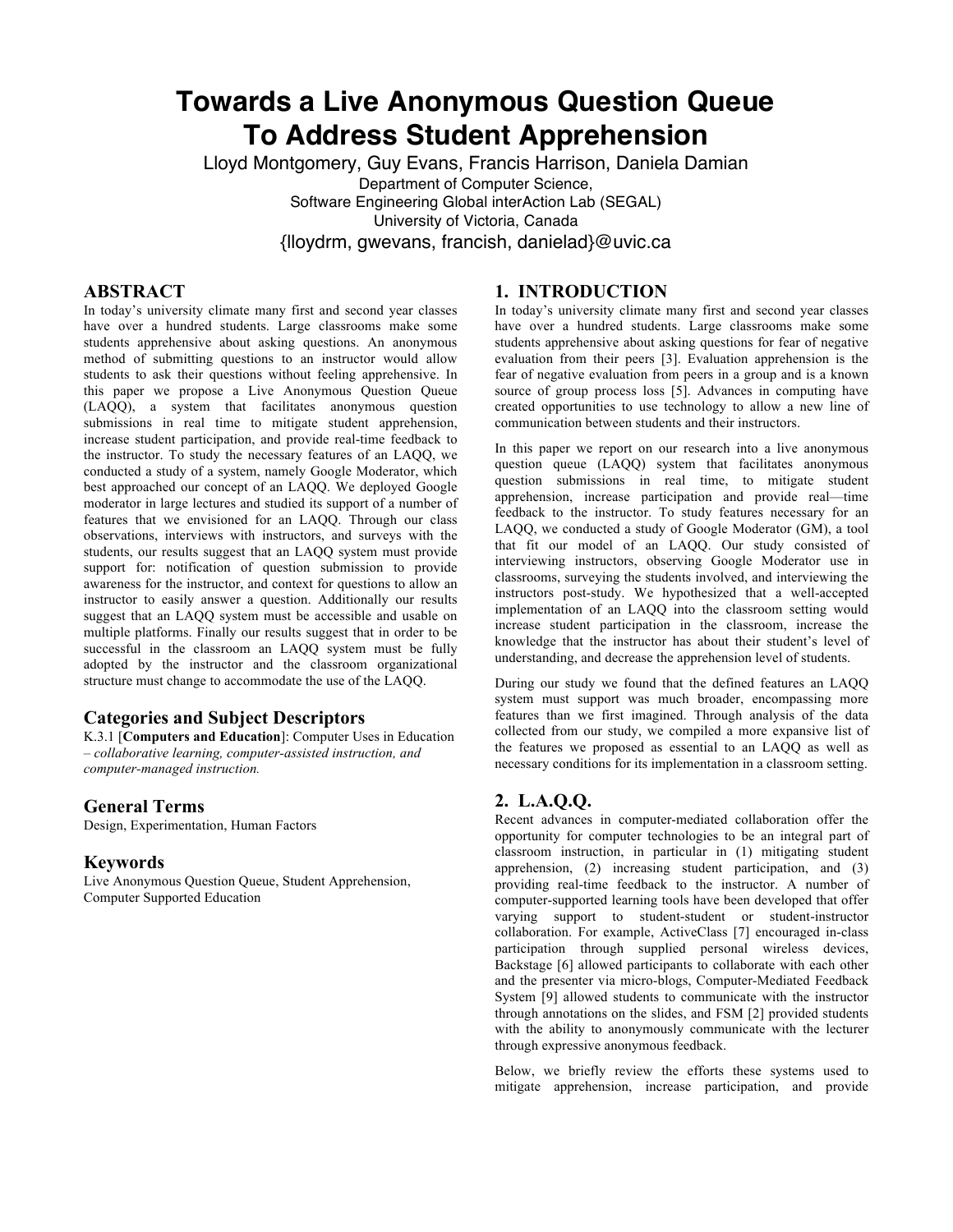feedback for the lecturer. We then highlight the concepts that inspired our development of LAQQ.

**Mitigating Apprehension:** Apprehension was addressed through building *anonymity* into the systems, at various levels. For example, in BackStage [6] and FSM [2] students were able to anonymously ask their question, while in ActiveClass [7] the input was pseudo-anonymous because the professor was able to identify authors if needed.

**Increasing Participation:** Increasing student participation in classrooms has been proposed through implementing a *question queue* that was easily *accessible* to all students, such as through micro blogging to increase peer-to-peer communication [6], or on public displays in the classroom [2, 9] or on personal devices [7].

**Providing Feedback to Lecturers**: Feedback of common questions for the lecturer was implemented by *question ranking* [7]. *Live feedback* of student questions was provided to the lecturer's through a separate display [2,7,9]. Explicit *notifications* of incoming questions were posted directly on the lecturer's slide [9].

Drawing on this work, our proposed LAQQ is a system to mitigate apprehension, increase participation, and provide feedback to the instructor that supports the following features:

- **Live Feedback**: to provide real-time updates to the instructor
- **Anonymity**: to mitigate student apprehension
- **Question Queue**: to organize student input
- **Question-ranking**: to rank common questions
- **Notifications**: to keep students and instructors aware
- **Accessibility**: to allow all students to participate

Previous research did not specifically nor explicitly study the complete set of these features. The tools we reviewed were studied only for their support of a limited set of features – anonymity, accessibility, and increased participation in FSM [2] or pseudo-anonymity in ActiveClass [7], or were not tested in real classrooms [6]. In the remainder of this paper we describe our empirical study of a system that provides some support for all these features. By reflecting upon our observations of Google Moderator in the classroom, and interviews with the students and instructors, we were able to develop an enhanced, richer understanding of the necessary features for a LAQQ and its successful implementation in the classroom.

# **3. RESEARCH METHODOLOGY**

Google Moderator (GM) supports the collection and display of student questions with a special presentation mode, which provides notification and live-feedback for the instructor by implementing a question queue. Users of GM can select an anonymous username and since GM is cross-platform it supports accessibility. Support for question ranking is provided by allowing all students to vote on questions in the question queue.

Our study followed a five step process: (1) we interviewed instructors, (2) we conducted an observational period in each classroom, (3) we conducted a field experiment with GM in each classroom, (4) we surveyed the students, and (5) we conducted post-study interviews with the instructors.

## **3.1 Participants**

We found three instructors that were willing to try GM in their classes. Table 1 gives a breakdown of each section. Instructor *AB*

taught two second year logic courses; instructor *C* taught a first year computer skills course; and instructor *DE* taught two sections of the same introduction to programming class.

**Table 1. Study Sections**

| <b>Instructor</b> | <b>Class</b>          | <b>Size</b> | <b>Identifier</b> |
|-------------------|-----------------------|-------------|-------------------|
| AB                | Critical Thinking     | 212         |                   |
|                   | Formal Logic          | 106         |                   |
|                   | Into. Computer Skills | 206         |                   |
| DE                |                       | 183         |                   |
|                   | Intro Java            |             |                   |

# **3.2 Pre-Study Instructor Interviews**

Different instructors use different teaching styles so we allowed the instructors to decide how they would use an LAQQ system in their classroom. We met with each instructor and demonstrated the main features of GM and asked them how they would like to use it in their courses. Our initial idea was to use GM during class, providing a laptop for each instructor to easily view presentation mode and answer questions as they came in. However, we were surprised to find all three instructors wanted to keep GM sessions open during and between classes. All of the instructors decided to collect questions during and after class to answer at the beginning of the next class.

# **3.3 Observational Period**

We conducted an initial observational period in each class to see each instructor's teaching style so that we could make suggestions on how they might use GM. Instructors *AB* and *C* used a standard lecture format with slides, whereas instructor *DE* used a flipped classroom model [8], which allowed her to walk around during the lecture answering questions individually. Due to this teaching style instructor *DE* decided to use GM's presentation mode on a smartphone while they wandered.

We then deployed GM in each of the five sections for one week. For sections A, B, D, and E Google Moderator was deployed for two consecutive 1.5 hour classes each. For section C Google Moderator was deployed for three consecutive 1 hour classes. Total GM usage time for all the classes combined was 15 hours. Three researchers participated in each class, one for moderating the GM session, and two for observing student and instructor usage of GM. At the beginning of the first class for each section a brief presentation and introduction to GM was given for the students.

Laptops were provided with presentation mode open for each instructor, and instructor *DE* used their smart phone with presentation mode while conducting the flipped class. Instructor *C* gave time at the end of each class for students to submit questions to be answered at the beginning of the next class. All GM sessions were kept open between classes.

# **3.4 Survey**

We wanted to find out what the students experience was like using, or not using, GM. We also wanted to find out if students were comfortable asking questions in class. We created an online survey for all students in each class to take, including those students who did not use GM during the study.

# **3.5 Post-Study Instructor Interviews**

We conducted post study interviews with each instructor to get feedback on how they felt about using GM, and whether or not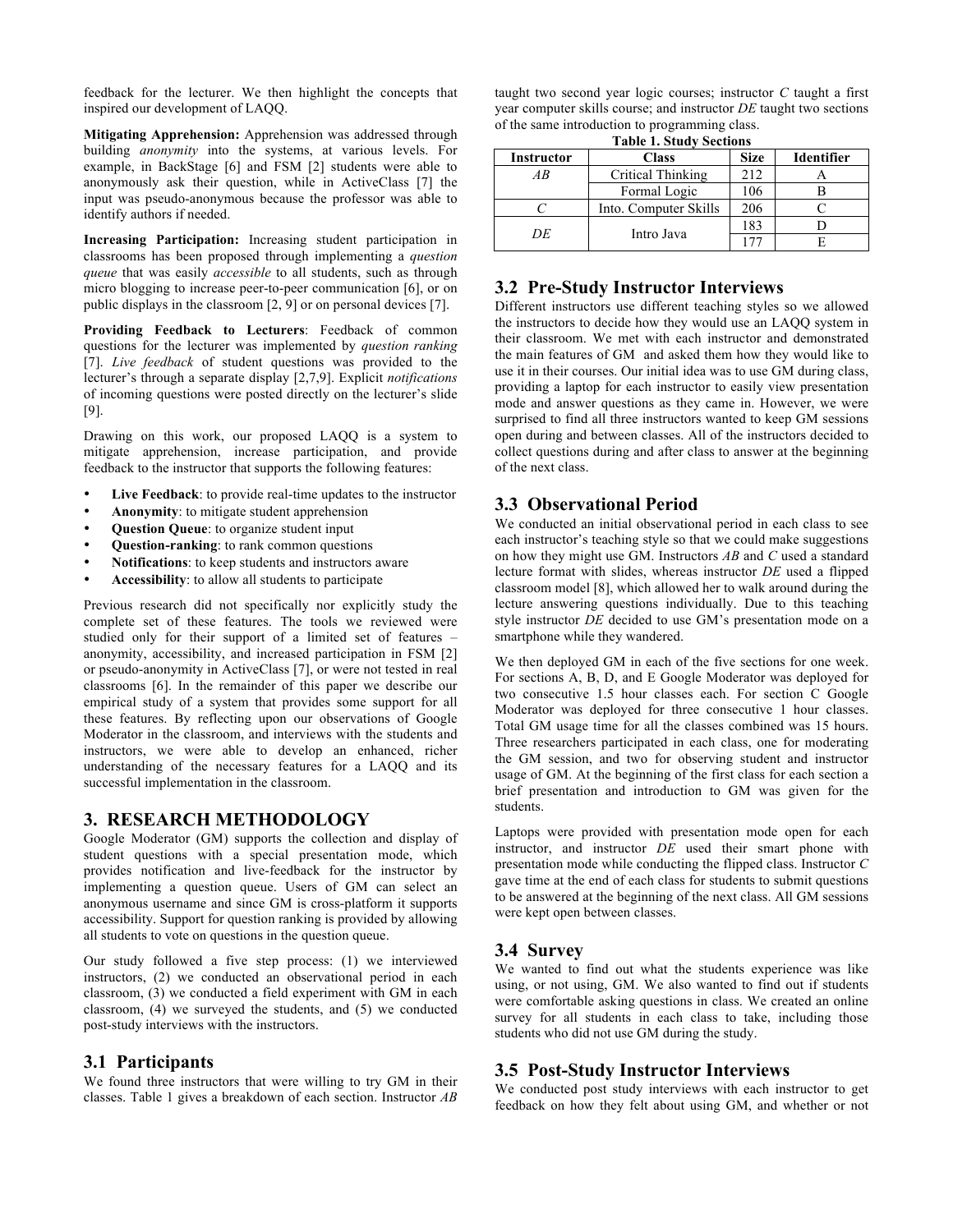they would use it, or another LAQQ system, again. We also wanted to get feedback on what features of GM worked for them, what features did not work, and what features they wish the tool had.

# **4. ANALYSIS AND RESULTS**

We asked every student in each class to complete our survey, including those students that did not use GM. Our survey received a total of 137 responses. In this section we present our results on student apprehension and anonymity, and then follow with our results on Google Moderator usage.

## **4.1 Student Apprehension and Anonymity**

Table 2 shows the breakdown of responses to the question: "how do you feel about asking questions in class?"

**Table 2. Student comfort level**

| Very Comfortable     | $8.0\%$  |
|----------------------|----------|
| Comfortable          | 20.4 %   |
| Indifferent          | $30.0\%$ |
| <i>Uncomfortable</i> | 35.0 %   |
| Very Uncomfortable   | 6.6 $\%$ |

In our analysis of the results we grouped respondents who answered "very comfortable" and "comfortable" together, and we grouped respondents who answered "very uncomfortable" and "uncomfortable" together. The results show that 41% of our survey respondents are uncomfortable asking questions in class.

We asked the respondents in the "uncomfortable to ask questions" category if they would be more comfortable asking questions anonymously. 93% said that they would, and 7% said that they would not.

We asked the uncomfortable respondents "why are you uncomfortable asking questions in class?" and allowed them to select all that apply. We found that the number one reason students are uncomfortable asking questions in class is due to them being scared of asking a dumb question, as shown in table 3.

|  |  |  |  |  | Table 3. Reasons for being uncomfortable asking questions |  |  |
|--|--|--|--|--|-----------------------------------------------------------|--|--|
|--|--|--|--|--|-----------------------------------------------------------|--|--|

| English is not my first language         | $3.0\%$  |
|------------------------------------------|----------|
| I have trouble phrasing my questions     | 12.1%    |
| I have a fear of public speaking         | 22.0 %   |
| I am scared of asking a dumb question    | $26.5\%$ |
| I am worried my classmates will judge me | 22.0%    |
| I am worried my instructor will judge me | $12.9\%$ |
| Other                                    | $1.5\%$  |

# **4.2 Google Moderator Usage**

To investigate the GM usage, we analyzed the type and number of questions asked both in class and through GM. We also analyzed the survey questions that related to GM usage. Finally we investigated our own observational data.

Figure 2 shows a breakdown of all of the questions asked during the study period for each class. Questions asked *out loud* were those questions students asked the lecturer in front of the entire class, *individual* questions occurred in the flipped classes *D* and *E* and were questions that students asked the teacher on an individual basis. *GM Relevant asked* are those questions that were asked on Google Moderator that were relevant to course material, and *GM answered* were questions answered that were sourced from GM.



Figure 2 – Questions Asked & Submitted

## *4.2.1 Survey Results*

We asked all of our respondents if they used GM, and if so what their level of involvement was. We found that 57.2% of our respondents used GM with some level of involvement. Table 4 gives a breakdown of that involvement.

| <b>Table 4. Highest Level of Google Moderator Involvement</b> |  |  |
|---------------------------------------------------------------|--|--|
|                                                               |  |  |

| Yes, I asked a question     | $11.0\%$ |
|-----------------------------|----------|
| Yes, I voted on a question  | $22.6\%$ |
| Yes, I viewed the questions | 23.6 %   |
| No I did not use it         | 43.8%    |

We then asked those respondents who used GM, but did not ask a question, why they did not ask a question (table 5).

| Table 5. Reasons for not submitting a question to GM |  |  |  |  |
|------------------------------------------------------|--|--|--|--|
|------------------------------------------------------|--|--|--|--|

| I prefer to ask my questions out loud      | $9.1\%$  |
|--------------------------------------------|----------|
| I did not have a question                  | 57.1 %   |
| I was preoccupied with the lecture         | $26.0\%$ |
| I did not understand how to ask a question | $2.6\%$  |
| Other                                      | 5 2 %    |

We asked those respondents who did not use GM to pick all of the reasons that they did not use it (table 6).

| Table 6. Reasons Google Moderator was not used |  |
|------------------------------------------------|--|
|------------------------------------------------|--|

| Tuble of Hermoths Google Modernton was not used  |          |  |  |  |
|--------------------------------------------------|----------|--|--|--|
| I prefer to ask my questions out loud            | $11.2\%$ |  |  |  |
| I did not have a Google account                  | $7.1\%$  |  |  |  |
| I did not bring my laptop                        | 18.4%    |  |  |  |
| I did not understand how to use Google Moderator | $3.1\%$  |  |  |  |
| I did not have a question                        | 28.6%    |  |  |  |
| I was preoccupied with the lecture               | 21.4%    |  |  |  |
| I did not attend class                           | $7.1\%$  |  |  |  |
| Other                                            | $3.1\%$  |  |  |  |

## *4.2.2 Observations*

We observed the number of students with a laptop was roughly one third of the class, and there was not a significant increase during the study. This did not exclude the students without laptops from the study, as most students carry smart phones; however, GM's smartphone interface is not very user friendly and this may have impacted the number of students who used it.

We observed the question-ranking feature of GM was not providing enough impact, as there were not enough students in the class using it. As a result of this we encountered persistent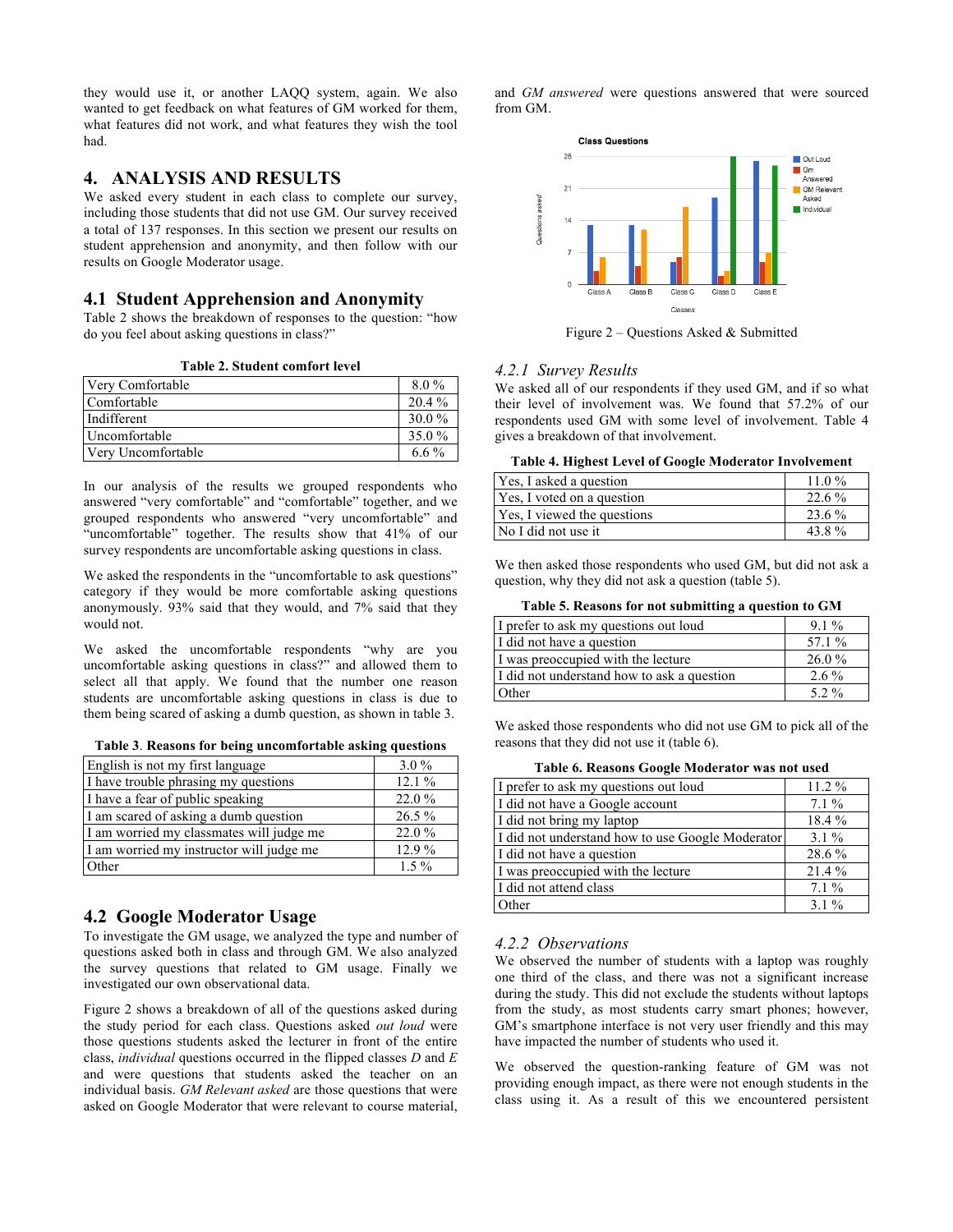questions sitting on top of the teacher's question queue, preventing the teacher from noticing if any new questions were submitted. A related issue we observed was GM has no explicit notification abilities, so when a new question was a submitted, the teacher was not explicitly made aware. For some questions this created a lack of context. For example, one student submitted a question "why" in response to something the teacher said. This question at the time of submission was a valid question, however, the teacher did not see it for roughly twenty minutes, which meant all context was lost.

In class *C* the instructor asked students to submit questions to GM that could be answered at the start of the next lecture, and the instructor set aside classroom time for the students to do this. This created a large influx of questions at the end of class. We observed that any time an instructor actively encouraged the use of GM by allocating classroom time for its use, the number of questions submitted increased.

#### *4.2.3 Student Comments*

Many students reported liking the tool. One student mentioned, "It seems very helpful for people who have questions but are afraid to speak up in class." Another student mentioned, "I like this option, especially for large lecture classes where a question can prove stressful." Some students expressed frustration: one student commented, "a lot of questions went unanswered." Another student commented that they would like to be able to submit questions by texting.

## *4.2.4 Instructor Feedback*

Instructor *DE*, the one conducting the flipped classroom, initially wanted to use GM on their cellphone. The instructor had difficulty doing this, finding the phone interface to be too cumbersome and eventually stopped using it. Instructor *DE* also commented during the study that they felt GM would not be effective due to the number of individual questions they already receive.

Instructor *C* was very impressed with GM and was very enthusiastic about its use. However, the instructor GM was being used in their other class, as they felt the level of professionalism among the other students was higher. They also felt that their other class would be more mature and able to ask questions. Instructor *C* also mentioned that the timing of the study might have been an issue for her class as the material being studied at that time did not generate questions easily. Instructor *C* mentioned that they would like to use GM again in the future.

Instructor *AB* was overall happy with GM. They mentioned that they liked how students were submitting questions overnight to be answered the next day in class.

## **5. DISCUSSION**

Our original model of an LAQQ system supported six features: (1) live feedback, (2) anonymity, (3) a question queue, (4) question-ranking, (5) notifications, and (6) accessibility. Through this study our understanding of an LAQQ system has broadened to include additional support for (7) shared memory, (8) context, and (9) class structure. We discuss this broader set below, in relation to existing literature on technology use in the classroom.

#### **Live Feedback**

Our study found that support for live feedback can provide instructors with immediate feedback on the comprehension level of the students. When instructors were looking at the external

displays, they were able to immediately address the student's questions. These results are in line with previous studies providing external display [2,7,9]. These findings confirm that live feedback is essential for an LAQQ system.

#### **Anonymity**

Our findings suggest that providing an anonymous environment for students affords them comfort when addressing their lecturer in the classroom. Similar to the other tools in the literature [2,6,7,9] GM had anonymity built in. Whereas the previous studies assumed anonymity is desired in their systems, our study specifically investigated the role that anonymity played in the classroom environment. We found that 41% of our survey respondents were uncomfortable asking questions, and 93% of them said that they would be more comfortable if they could ask questions anonymously. This confirms Tammy et al.'s finding that anonymity is a solution to student apprehension [9]. Table 3 suggests that the main reasons for apprehension are a fear of being judged by others for asking a dumb question, and to a lesser extent, a difficulty wording questions. These findings confirm that an LAQQ system must support anonymity.

#### **Question Queue**

Our study showed a question queue provides an effective information feed of student concerns to be addressed in turn by the instructor. During the course of our study, the instructors referred to the contents of the question queues, to gather information about their student's level of understanding from previous classes. The importance of a question queue as a feature of an LAQQ is supported by the implementation of questions queues in the related works [2,6,7,9].

#### **Question Ranking**

Question ranking can provide an LAQQ system self-moderation and student-driven question-popularity ranking if adopted by the classroom by enough students. However, the question-ranking feature in GM was not effective during our study. Not enough students were using GM, and an even smaller number of students were ranking questions. With no one using the feature it did not provide an accurate measure on question popularity and it did not serve to regulate inappropriate or irrelevant submissions.

Two of the instructors in our study wanted to use question ranking to determine what questions to answer. Bergstrom et al. found that as their system did not provide question ranking, students were bumping relevant questions out of the question queue by submitting questions such as: "+1" and "me too" [2]. So while question ranking was not successful for GM in our, we still suggest it as a necessary feature for an LAQQ.

#### **Notifications**

The awareness model currently used by lecturers needs to change to accommodate notifications other than just raised hands, and an LAQQ system needs to support notifications to fit this new model. We found that some of the questions posted during our study were not noticed by the lecturers due to too persistent questions and a lack of notification to provide awareness when questions initially come in. This was noted by one of the survey respondents, "Lots of questions went unanswered." Question persistence is useful for shared memory, but only when the persistence does not hinder awareness. An LAQQ system must support awareness through notification for both the lecturer and students.

#### **Accessibility**

The level of accessibility students and lecturers have to an LAQQ is important for its success in the classroom. Although only one